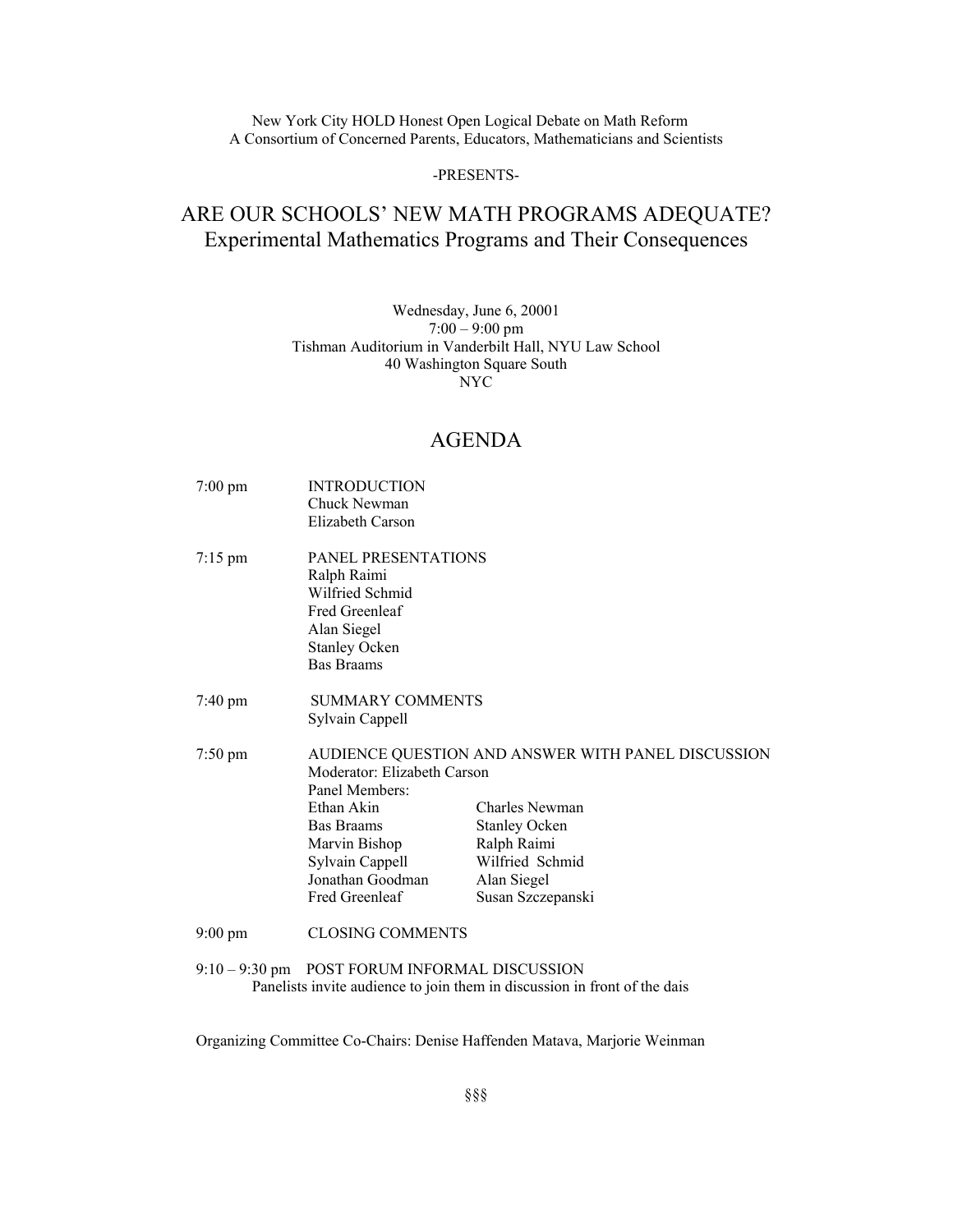# PANELISTS' BRIEF BIOGRAPHIES

**ETHAN AKIN** is a professor of mathematics at City College of the City University of New York, where he also completed his undergraduate degree in 1965. After receiving his PhD in mathematics from Princeton, he taught briefly at UC Berkeley before returning to teach at City College in 1970.. His primary research is in dynamical systems with applications to biology.

**MARVIN BISHOP** is a professor of mathematics and computer science at Manhattan College. He received his PhD in mathematics from Columbia University. He is the father of two children who currently attend public school in Manhattan.

**BAS BRAAMS** is a research scientist at the Courant Institute of NYU in the division of magneto-fluid dynamics. He was educated in the Netherlands, where he earned a PhD in physics. His research area is computational science, especially fusion energy. He spent one year studying in a US high school as an exchange student in Bozeman, Montana.

**SYLVAIN CAPPELL** is a professor of mathematics at the Courant Institute of NYU. He received his PhD in mathematics from Princeton University. Professor Cappell is one of the leading topologists in the world, and has been described as a "national treasure." He has been a visiting professor at many prestigious institutions including: The Institute for Advanced Scientific Studies in Paris, The Weitzmann Institute of Science in Israel, Harvard University and the University of Chicago. He has chaired and served on External Review Committees for many leading mathematics departments in America, as well as abroad. He has often mentored mathematically gifted youngsters at Stuyvesant High School and gives an annual lecture an annual lecture at Stuyvesant High School.

**JONATHAN GOODMAN** is a professor of mathematics at the Courant Institute of NYU. He earned his PhD in mathematics at Stanford University. In addition to his research in computational techniques, he is responsible for the Master of Science Program in Financial Mathematics at Courant. He is the father of two children who have attended District 2 schools; one currently attends Stuyvesant high School. Professor Goodman has coached the math team at the Upper Lab High School in District 2, the team placed  $6<sup>th</sup>$  in New York State.

**FRED GREENLEAF** has been a professor of mathematics at the Courant Institute for more than 30 years, and has served as Chair of Undergraduate Studies. He received his PhD in mathematics from Yale. Since 1992, Professor Greenleaf has been a leader in the development and implementation of the threecourse NYU core curriculum in math and science, "Foundations of Scientific Inquiry" (FSI), required of all non-science majors at NYU. He also led the effort to adapt the FSI to the needs of non-specialist teachersin-training in the School of Education; the program is now part of their training. Professor Greenleaf has twice received distinguished teaching awards, the "Golden Dozen," awards given annually by NYU t 12 professors throughout the university.

**CHARLES NEWMAN** is a professor of mathematics and chair of the Mathematics Department at the Courant Institute of NYU. He received his PhD in physics from Princeton University. He has been a Fellow at the Institute of Mathematical Statistics and is a member of the American Mathematical Society and the International Association of Mathematical Physicists

**STANLEY OCKEN** is a professor of mathematics at City College of the City University of New York. He received his PhD in mathematics from Princeton University. Professor Ocken is a graduate of the New York City public school system. His current interests include exploring the uses of technology for training teachers of K-8 mathematics.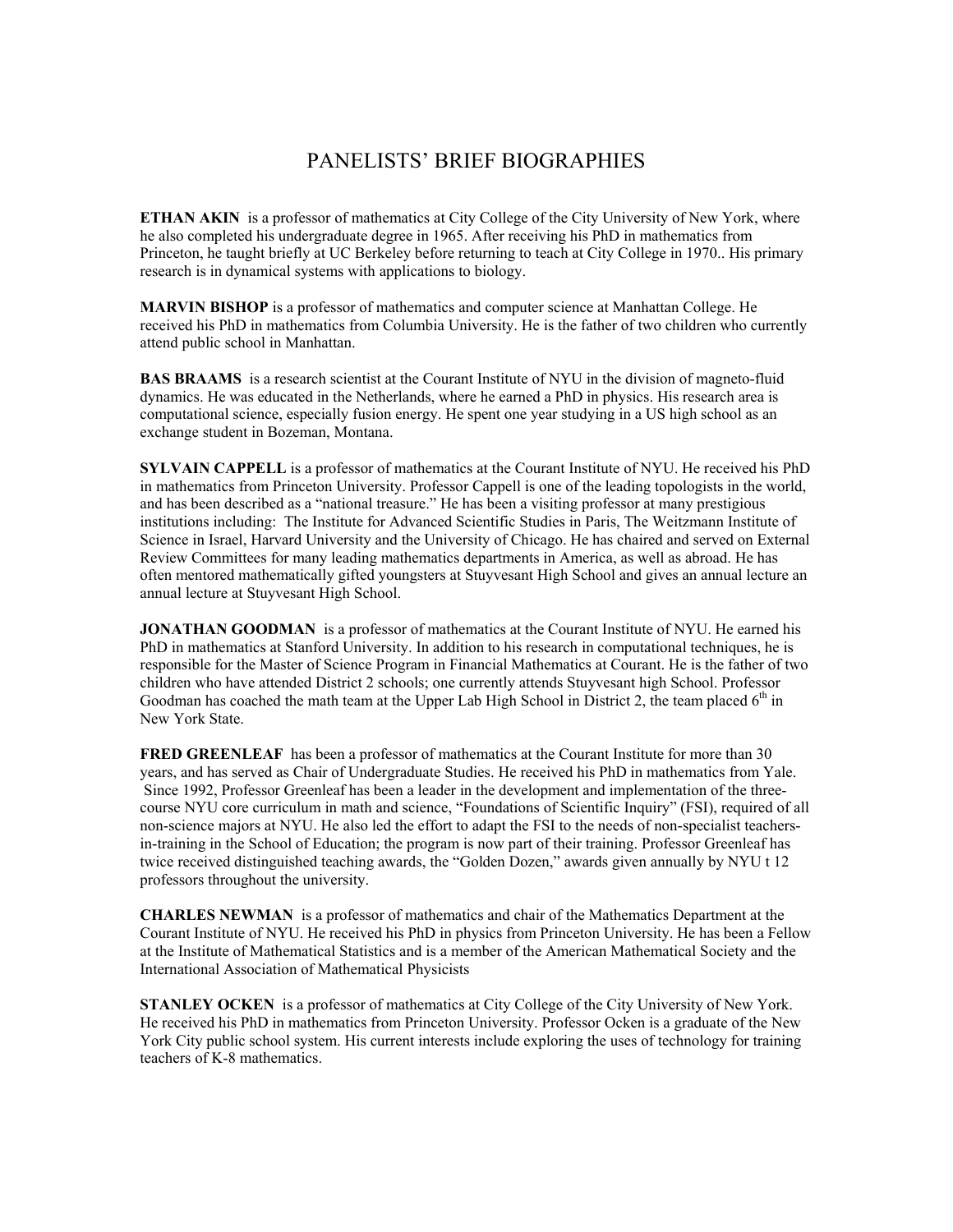**RALPH RAIMI** professor emeritus of mathematics at the University of Rochester. He received his PhD in mathematics from the University of Michigan. He has served as chairman of the University of Rochester Department of Mathematics and Department of Sociology. He has also served as Associate Dean of Graduate Studies. Professor Raimi co-authored *State Mathematics Standards: An Appraisal of Math Standards in 46 States, The District of Columbia and Japan*, and the updated version *The State of State Standards*, both published by the Fordham Foundation.. He has served a consultant on curriculum standards for K-12 mathematics for the states of New York and California, the Learning First Alliance and ACHIEVE.

**ALAN SIEGEL** is a professor in the Department of Computer Science at the Courant Institute of NYU. He is a former Deputy Chairman and a former Director of Industrial Relations for the Department of Computer Science. He received his PhD in computer science from Stanford University. Over the course of the last three years, he has investigated school mathematics teaching and mathematics content in the US and abroad. As a consequence of his analysis of teaching practices in Japan, he was invited to speak at the recent K-1 conference: New Directions in Mathematics Education, which was sponsored by the Massachusetts Department of Education.

**WILFRIED SCHMID** is Dwight Parker Robinson Professor of Mathematics at Harvard University. He received his PhD in mathematics at the University of California at Berkeley. He is the father of a thirdgrader in a school using TERC. Professor Schmid is a mathematics advisor to the Massachusetts Department of Education and helped revise the state's Mathematics Curriculum Framework. He also serves on the steering committee for the National Assessment of Education Progress (NAEP) the federal longitudinal testing program

**SUSAN SZCZEPANSKI** is a professor in the Mathematics Department at Lehigh University. She received her PhD in mathematics from Rutgers University. Professor Szczepanski has taught mathematics at the university level since the mid-seventies to undergraduate and graduate students in engineering, mathematics, science, business, social science and architecture programs at Lehigh as well as MIT, Rutgers, and the University of Pennsylvania. She has been involved in curriculum development and teaching innovations, in particular workshop based courses and technology-based components for calculus.

**ELIZABETH CARSON** is a District 2 parent and Co-Founder of NYC HOLD. Over the past ten years she has worked to support and better the schools her son has attended and the system at large. She has held numerous elected and appointed positions in parent organizations, committees, study groups, and education advocacy campaigns at the school, district, city and state levels, representing parent experiences, views, values and standards on education reform, policy and governance. She has given numerous testimonies before district and central school boards, and invited testimony before the NY City Council on standards reform and city schools governance.

§§§